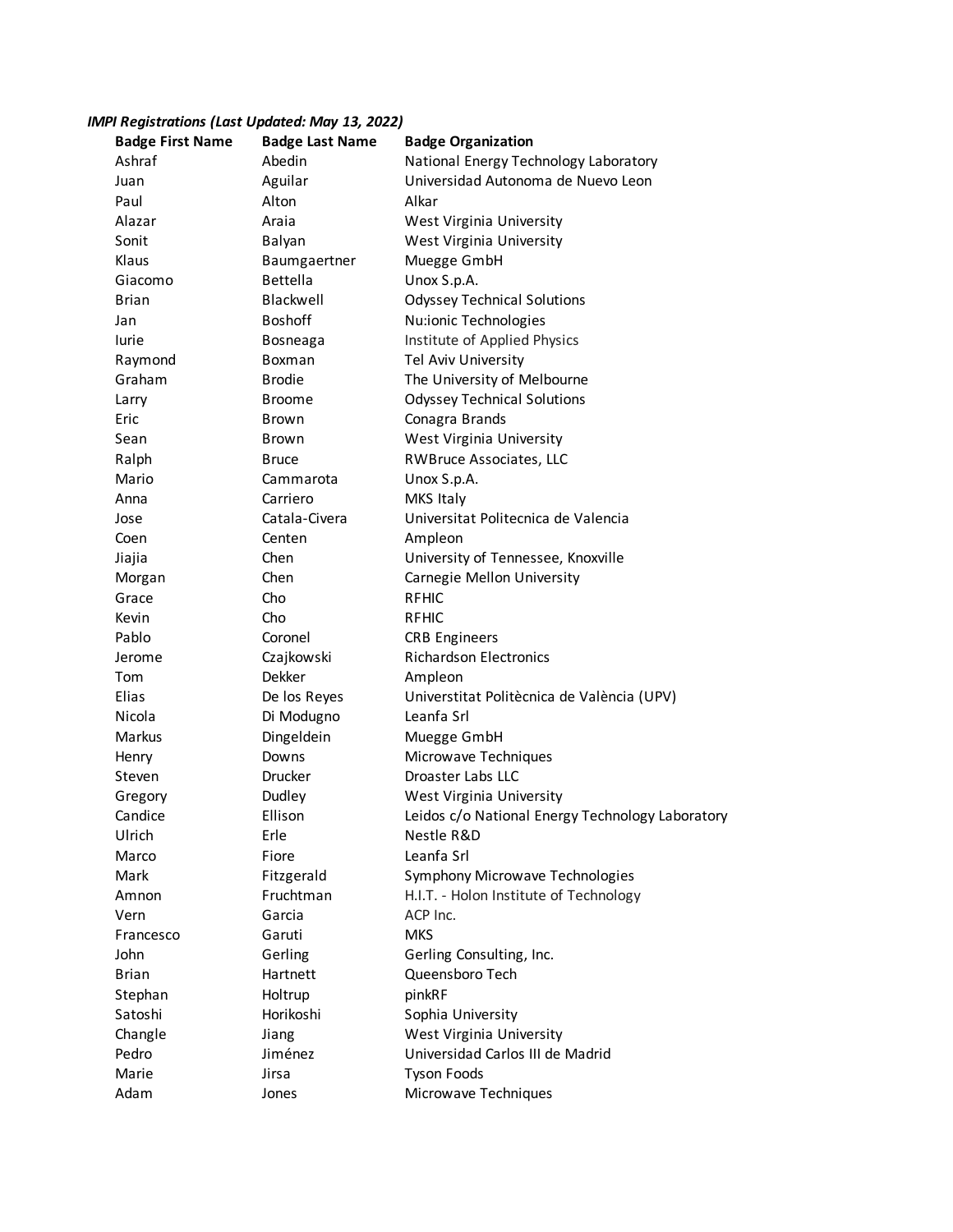| Isabel       | Kalinke          | TU Munich                                                 |
|--------------|------------------|-----------------------------------------------------------|
| Mohammad     | Kamarehi         | MKS, P&RGS                                                |
| Kenneth      | Kaplan           | Cellencor Inc.                                            |
| Sam          | Kim              | <b>RFHIC</b>                                              |
| Hal          | Kimrey           | MMT                                                       |
| Peter        | Kuring           | Werlatone                                                 |
| Karen        | Lang             | <b>Crescend Technologies</b>                              |
| Louis        | Latrasse         | Sairem                                                    |
| Sanghun      | Lee              | <b>WAVEPIA</b>                                            |
| Guido        | Link             | KIT, The Research University in the Helmholtz-Association |
| David        | Mack             | <b>Crescend Technologies</b>                              |
| Moses        | Magana           | 915 Labs                                                  |
| Alberto      | Maistrello       | Consorzio RFX                                             |
| Charles      | Maniere          | <b>CNRS-CRISMAT Laboratory</b>                            |
| Alberto      | Martin Ortega    | <b>SAKOWIN</b>                                            |
| Vladimir     | Martinez         | Graphic Packaging International, Inc.                     |
| John         | Mastela          | Elite RF                                                  |
| Sean         | McKeown          | Graphic Packaging International                           |
| Alex         | Morgan           | Cardiff University                                        |
| Robert       | Mueller          | Gerling Applied Engineering, Inc. (a Muegge GmbH company) |
| Mark         | Murphy           | Mini-Circuits                                             |
| <b>DAVID</b> | <b>VENNIN</b>    | SAIREM                                                    |
| Benjamin     | <b>BALLART</b>   | SAIREM                                                    |
| Marzena      | Olszewska-Placha | QWED                                                      |
| Simon        | Park             | <b>RFHIC</b>                                              |
| Leonard      | Pelletier        | <b>RFMW</b>                                               |
| Thomas       | Pienkowski       | <b>Crescend Technologies</b>                              |
| Molly        | Poisant          | <b>IMPI</b>                                               |
| Catalin      | Popescu          | Microwave Techniques                                      |
| Zoya         | Popovic          | University of Colorado, Boulder                           |
| Adam         | Ritscher         | Ampleon                                                   |
| Megan        | Robinson         | University of Colorado, Boulder                           |
| Bartlomiej   | Salski           | Warsaw University of Technology                           |
| Pablo        | Santon           | Universitat Politècnica de Valencia (UPV)                 |
| Anna         | Sawai            | Sophia Univercity                                         |
| Houssem      | Schuick          | Ampleon                                                   |
| Naoki        | Shinohara        | Kyoto University                                          |
| Daniel       | Slocombe         | Cardiff University                                        |
| Alicia       | Standridge       | <b>IMPI</b>                                               |
| Owen         | <b>Stutts</b>    | 3DRFE Corp.                                               |
| Khashayar    | Teimoori         | <b>ABH Engineering</b>                                    |
| Samir        | Trabelsi         | USDA-ARS                                                  |
| Patrick      | Valk             |                                                           |
| Koenraad     | Van Reusel       | Ampleon<br>Laborelec                                      |
|              |                  |                                                           |
| Kartik       | Verma            | University of Tennessee, Knoxville                        |
| Rocco        | Wall             | <b>Stellant Systems</b>                                   |
| Robert       | Welton           | Oak Ridge National Laboratory                             |
| Klaus        | Werner           | pinkRF                                                    |
| Jerry        | Wessel           | <b>Richardson Electronics</b>                             |
| Robin        | Whitehouse       | Microwave Techniques                                      |